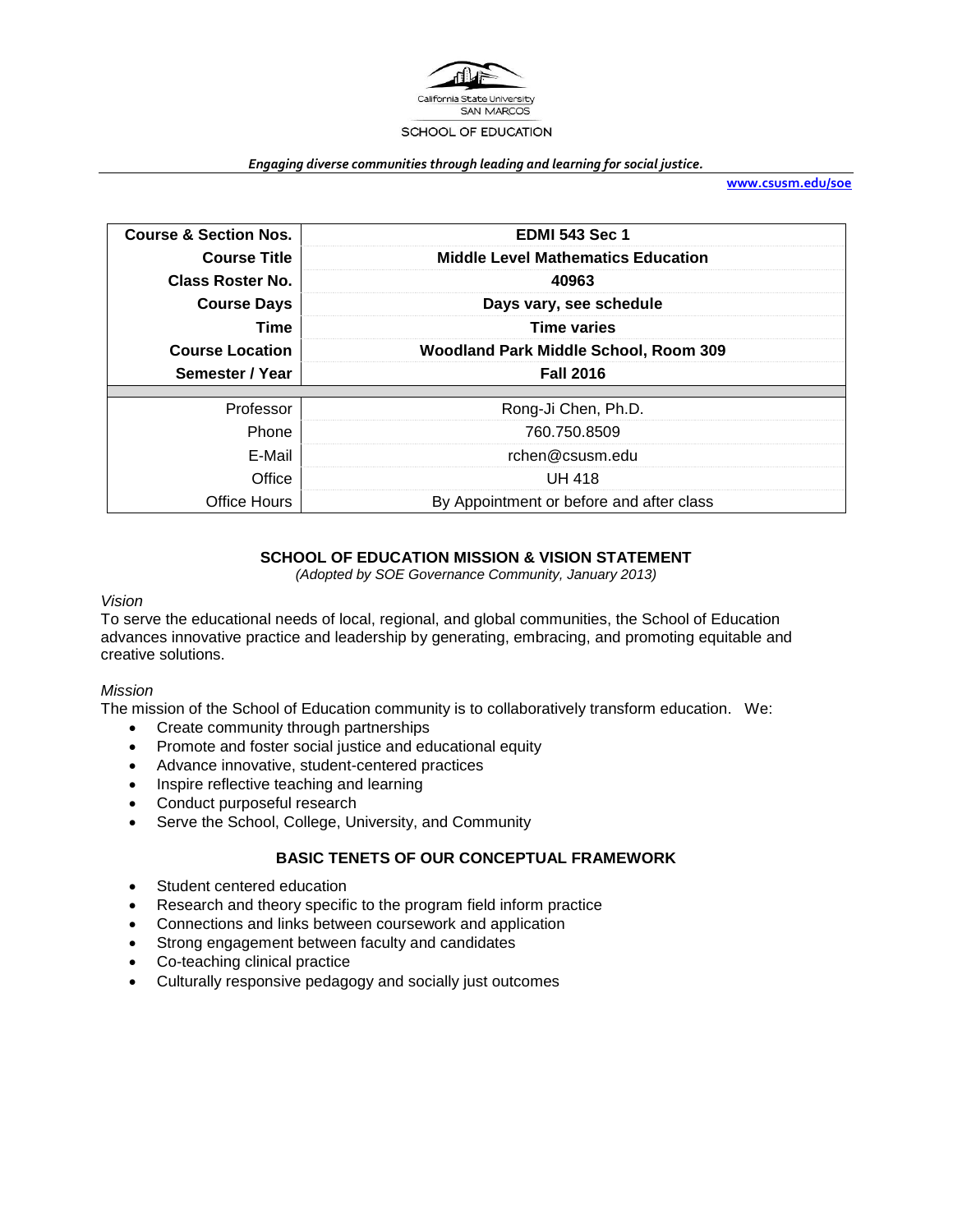## **COURSE DESCRIPTION**

This course focuses on developing an understanding of theory, methodology, and assessment of mathematics in departmentalized settings.

### **Course Prerequisites**

Admission to the Middle Level Credential Program.

### **Course Objectives**

Learning to teach mathematics well is challenging and, therefore, this course is but one stage in your process of becoming a mathematics teacher. We are expected to: (a) increase our skills of listening to students and asking questions, (b) develop an understanding of students' content specific thinking, (c) develop strategies to create a classroom environment that promotes the investigation and growth of mathematical ideas and to ensure the success of all students in multi-cultural settings, (d) deepen our understanding of the mathematics taught at the middle school level, including such topics as rational and real numbers, proportions, statistics, probability, geometry, and algebra, (e) develop an understanding of the current issues and best practices in mathematics education, (f) develop a familiarity with the NCTM standards and California Common Core State Standards, (g) understand the nature, purposes, and application of mathematics assessment and its relationship with curriculum, teaching, and learning, and (h) learn to teach content specific concepts using effective and appropriate strategies, including the educational use of technology. The course also provides an opportunity for you to reconsider your relationship to mathematics.

The course will also address the five themes in the Middle Level Program: (1) Learning happens in caring communities. (2) Students are the center of our work. (3) Teaching is the negotiation among theory, practice, and students. (4) Empowerment of students I essential to the students' meaningful participation in a democratic society. (5) Education requires political action to achieve a just society.

## **REQUIRED TEXTS, MATERIALS AND ACCOUNTS**

### **Required Texts**

- Boaler, J. (2016). *Mathematical mindsets: Unleashing students' potential through creative math, inspiring messages and innovative teaching*. San Francisco, CA: Jossey-Bass. ISBN 9780470894521.
- California Department of Education (2013). *California common core state standards for mathematics*. Sacramento, CA: Author.<http://www.cde.ca.gov/ci/cc/> (PDF, free download)
- California Department of Education (2016). *Mathematics framework for California public schools: Kindergarten through grade twelve*. Sacramento, CA: Author. <http://www.cde.ca.gov/ci/ma/cf/mathfwchapters.asp> (PDF, free download)
- National Council of Teachers of Mathematics (NCTM) (2014). *Principles to actions: Ensuring mathematics success for all*. Reston, VA: Author.<http://www.nctm.org/PrinciplestoActions/> (eBook/PDF \$5 or print edition \$29)
- Several other readings are required and will be available in library databases.

### **Recommended Texts**

- Van de Walle, J. A., Karp, K. M., & Bay-Williams, J. M. (2015). *Elementary and middle school mathematics: Teaching developmentally* (9th ed.). Boston: Allyn & Bacon.
- Boaler, J., & Humphreys, C. (2005). *Connecting mathematical ideas: Middle school video cases to support teaching and learning*. Portsmouth, NH: Heinemann.
- Driscoll, M. (1999). *Fostering algebraic thinking: A guide for teachers grades 6-10*. Portsmouth, NH: Heinemann.
- Driscoll, M. (2007). *Fostering geometric thinking: A guide for teachers grades 5-10*. Portsmouth, NH: Heinemann.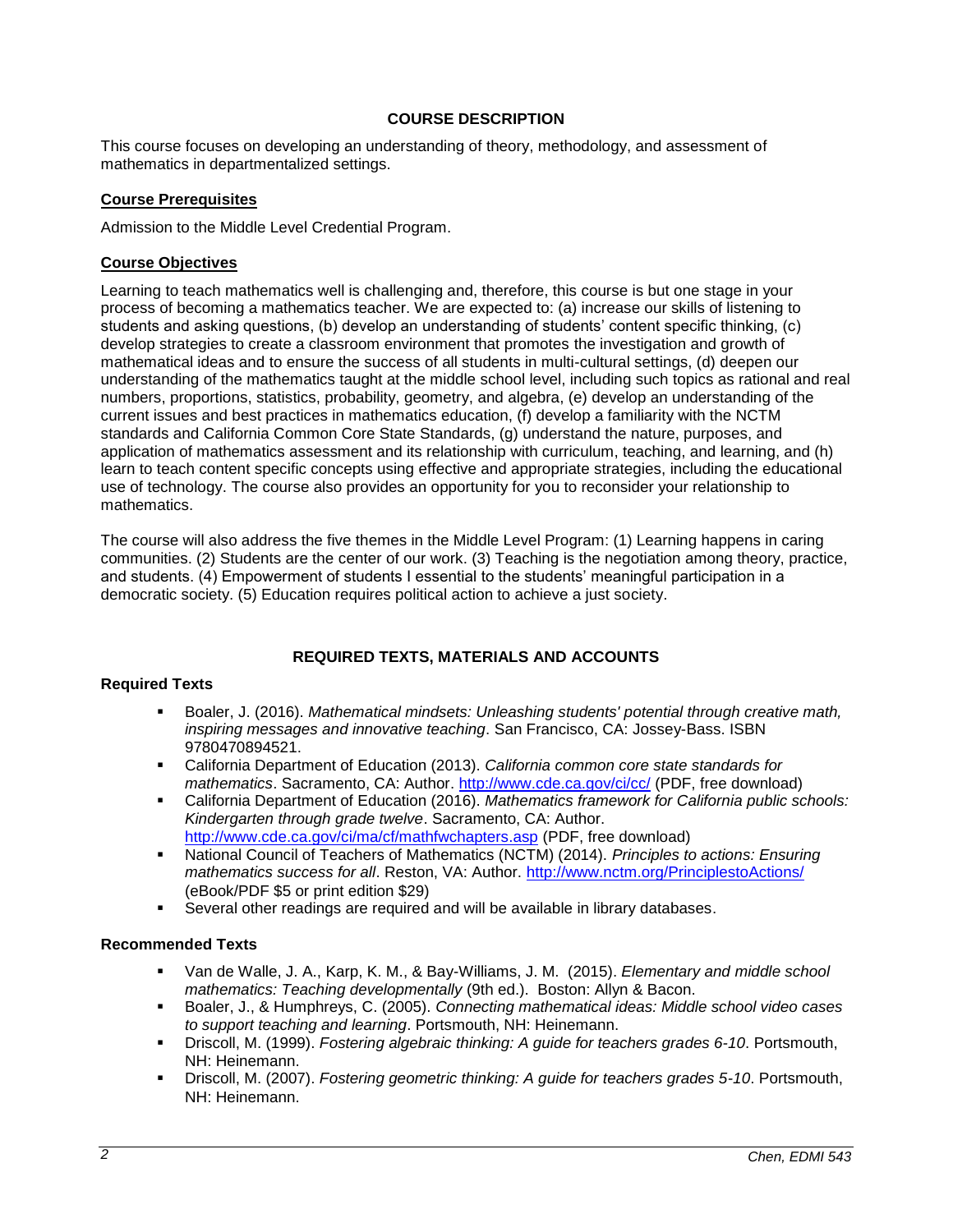- Smith, M. S., & Stein, M. K. (2011). *Five practices for orchestrating productive mathematics discussions*. Reston, VA: National Council of Teachers of Mathematics.
- Stein, M. K., Smith, M. S., Henningsen, M. A., & Silver, E. A. (2009). *Implementing standardsbased mathematics instruction: A casebook for professional development* (2nd ed.) New York: Teachers College Press.
- National Council of Teachers of Mathematics (2000). *Principles and standards for school mathematics*. Reston, VA: Author. An overview of this document can be found at <http://standards.nctm.org/document/index.htm>
- NCTM's professional journals: *Mathematics Teaching in the Middle School* [\(http://www.nctm.org/publications/toc.aspx?jrnl=mtms\)](http://www.nctm.org/publications/toc.aspx?jrnl=mtms) and *Teaching Children Mathematics* [\(http://www.nctm.org/publications/toc.aspx?jrnl=tcm\)](http://www.nctm.org/publications/toc.aspx?jrnl=tcm).

**Hansen Curriculum Library:** You are encouraged to use the books, manipulatives, and multimedia in the Hansen Curriculum Library, located on the 5<sup>th</sup> floor of the Kellogg Library on the CSUSM main campus.

## **Cougar Courses**

The course materials and assignments are posted at Cougar Courses, accessible at [https://cc.csusm.edu/.](https://cc.csusm.edu/)

## **COURSE AND PROGRAM LEARNING OUTCOMES**

Upon successful completion of this course, teacher candidates will demonstrate the course objectives listed above. Teacher candidates will also complete other courses, clinical practice, and additional requirements for the credential program. Upon successful completion of the program, teacher candidates will demonstrate the following competencies and dispositions:

### **Authorization to Teach English Learners**

This credential program has been specifically designed to prepare teachers for the diversity of languages often encountered in California public school classrooms. The authorization to teach English learners is met through the infusion of content and experiences within the credential program, as well as additional coursework. Candidates successfully completing this program receive a credential with authorization to teach English learners. *(Approved by CCTC in SB 2042 Program Standards, August 02)*

## **Teacher Performance Expectation (TPE) Competencies**

The course objectives, assignments, and assessments have been aligned with the CTC standards for Multiple Subject Credential. This course is designed to help teachers seeking a California teaching credential to develop the skills, knowledge, and attitudes necessary to assist schools and district in implementing effective programs for all students. The successful candidate will be able to merge theory and practice in order to realize a comprehensive and extensive educational program for all students. You will be required to formally address the following TPEs in this course:

- TPE 1a-Subject Specific Pedagogical Skills for MS Teaching (Mathematics)
- TPE 2-Monitoring Student Learning During Instruction

## **Teacher Performance Assessment**

Beginning July 1, 2008 all California credential candidates must successfully complete a state-approved Teacher Performance Assessment (TPA), as part of the credential program of preparation. During the 2015- 16 academic year the CSUSM credential programs will use either the CalTPA (California Teacher Performance Assessment) or the edTPA (Educative Teacher Performance Assessment).

## **CalTPA**

To assist with your successful completion of the CalTPA, a series of informational seminars are offered over the course of the program. TPA related questions and logistical concerns are to be addressed during the seminars. Your attendance to TPA seminars will greatly contribute to your success on the assessment. The CalTPA Candidate Handbook, TPA seminar schedule, and other TPA support materials may be found on the SOE website: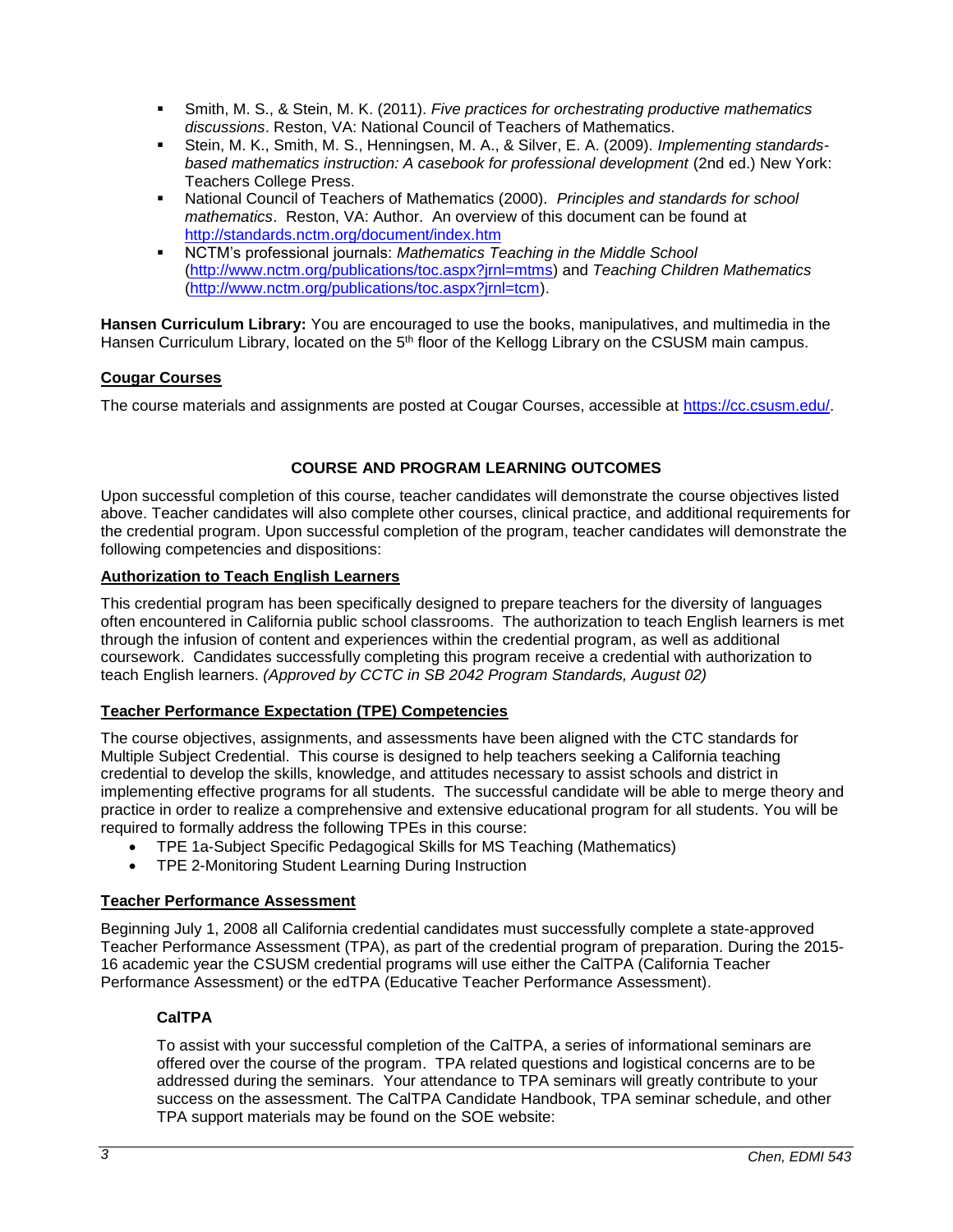### <http://www.csusm.edu/education/CalTPA/ProgramMaterialsTPA.html>

Additionally, to support your success in your credential program and with TPA, SOE classes use common pedagogical language, lesson plans (lesson designs), and unit plans (unit designs).

### **Expected Dispositions for the Education Profession**

Education is a profession that has, at its core, certain dispositional attributes that must be acquired and developed. Teaching and working with learners of all ages requires not only specific content knowledge and pedagogical skills, but positive attitudes about multiple dimensions of the profession. The School of Education has identified six dispositions that must be evident in teacher candidates: social justice and equity, collaboration, critical thinking, professional ethics, reflective teaching and learning, and life-long learning. These dispositions have observable actions that will be assessed throughout the preparation program. For each dispositional element, there are three levels of performance - *unacceptable*, *initial target*, and *advanced target*. The description and rubric for the three levels of performance offer measurable behaviors and examples.

The assessment is designed to provide candidates with ongoing feedback for their growth in professional dispositions and includes a self-assessment by the candidate. The dispositions and rubric are presented, explained and assessed in one or more designated courses in each program as well as in clinical practice. Based upon assessment feedback candidates will compose a reflection that becomes part of the candidate's Teaching Performance Expectation portfolio. Candidates are expected to meet the level of *initial target* during the program.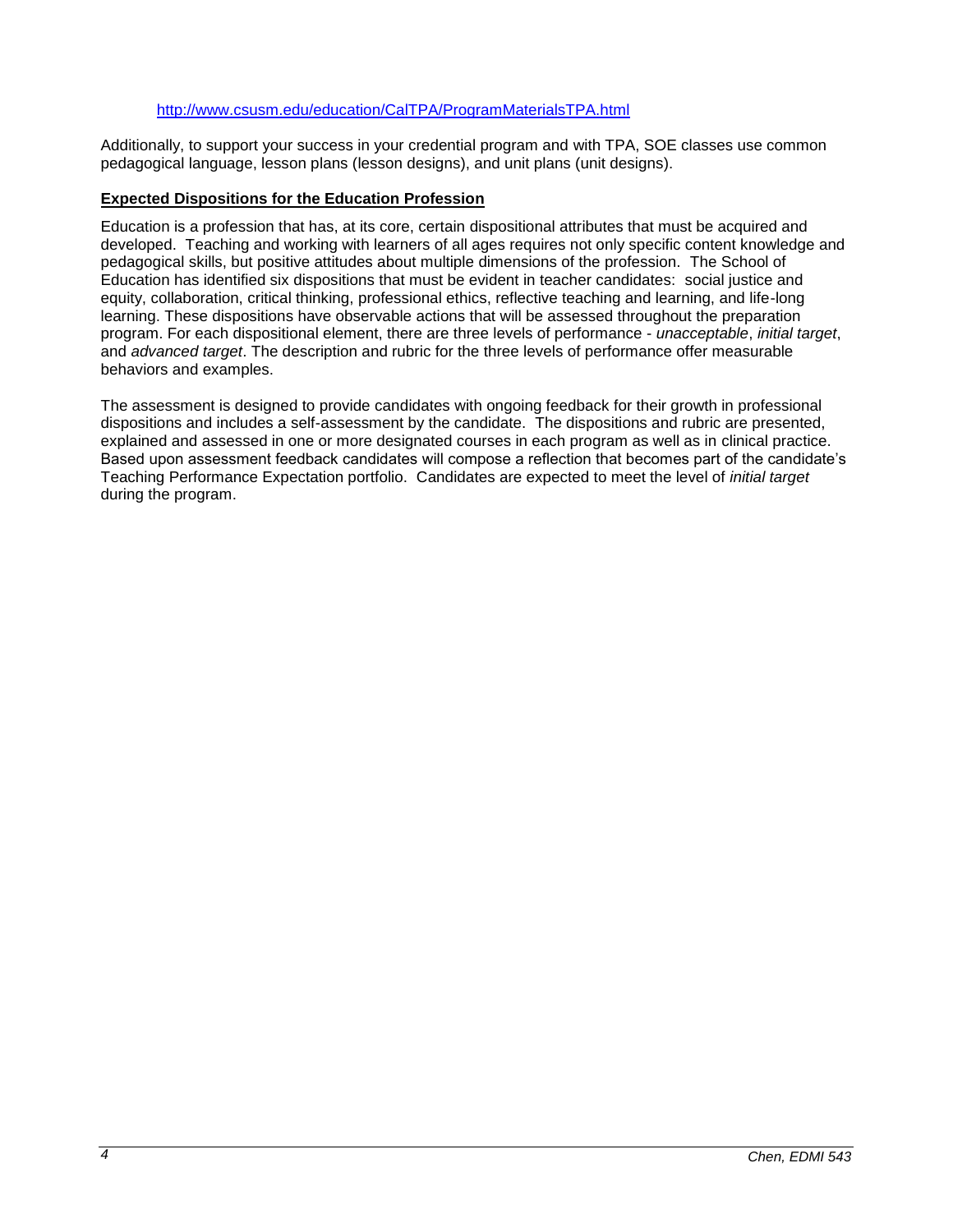# **TENTATIVE COURSE SCHEDULE/ COURSE OUTLINE**

The dynamic nature of teaching and learning makes it hard to establish a set schedule. Please note that modifications will likely to occur at the discretion of the instructor.

| <b>Date</b> | modifications will likely to occur at the discretion of the instructor.<br><b>Session/Topics/Essential Questions</b> | <b>Reading &amp; Assignments</b>                            |
|-------------|----------------------------------------------------------------------------------------------------------------------|-------------------------------------------------------------|
|             |                                                                                                                      |                                                             |
| 9/1         | 1. Building an effective math classroom                                                                              | Course syllabus                                             |
| Thur        | What are characteristics of an effective math classroom?                                                             | Boaler (2016) Intro & ch 1-2                                |
| AM          | What is your relationship to math?                                                                                   |                                                             |
| 9/6         | 2. Students as young mathematicians in a community of                                                                | Boaler (2016) ch 3                                          |
| Tue         | learners                                                                                                             | <b>Math autobiography</b>                                   |
| AM          | What does it mean to "do mathematics"?                                                                               | <b>Reflection 1 due in class</b>                            |
|             | How does affect (beliefs, attitudes, etc.) influence learning?                                                       |                                                             |
| 9/8         | 3. Challenging students with rich math tasks                                                                         | Boaler (2016) ch 5                                          |
| Thur        | What are different levels of cognitive demand of math tasks?                                                         | <b>Explore NCTM Illuminations:</b>                          |
| AM          | How can we challenge students using appropriate math tasks?                                                          | http://illuminations.nctm.org/                              |
| 9/8         | 4. Math discourse                                                                                                    | Smith & Stein (2011) intro +                                |
| Thur        | How can we gauge students' understanding and problem solving                                                         | ch 1&3                                                      |
| <b>PM</b>   | skills? How can we use student work to conduct whole-class                                                           |                                                             |
|             | discussion on important math concepts?                                                                               |                                                             |
| 9/13        | 5. Math games and activities                                                                                         | <b>TBD</b>                                                  |
| Tue         | How can we look into the mathematical concepts in a few popular                                                      |                                                             |
| AM          | games? How do we engage students in problem solving activities?                                                      |                                                             |
| 9/16        | 6. Lesson design (1): Teaching through problem solving                                                               | Van de Walle et al. (2013)                                  |
| Fri         | How do we make decisions about what to teach and how we teach                                                        | ch <sub>3</sub><br><b>Reflection 2 due in class</b>         |
| AM          | it? How do we provide opportunities for student thinking and                                                         |                                                             |
|             | interaction?                                                                                                         |                                                             |
|             | <b>MLA team 1 presentations*</b>                                                                                     |                                                             |
| 9/20        | 7. Online session: Unpacking math standards                                                                          | Principles to Actions: pp. 1-                               |
| Tue         | How can we design CCSS-based lessons? What are the benefits                                                          | 57                                                          |
| AM          | and drawbacks of math standards?                                                                                     | <b>MLA (if presented)</b>                                   |
| 9/23        | 8. Lesson design (2): Problem-based lessons                                                                          | Boaler (2016) ch 4                                          |
| Fri         | What is the Launch-Explore-Summarize model? How do we                                                                | <b>Clinical student interview</b>                           |
| PM<br>9/27  | orchestrate classroom discussion during a problem-based lesson?                                                      |                                                             |
| Tue         | 9. Algebraic thinking                                                                                                | Driscoll (1999), ch 1-2<br><b>Reflection 3 due in class</b> |
| AM          | How do we help students make connections among math                                                                  |                                                             |
|             | representations? How can we help students make & justify                                                             |                                                             |
|             | conjectures and generalizations?<br><b>MLA team 2 presentations*</b>                                                 |                                                             |
| 9/30        | 10. Online session: Assessment of students' thinking in                                                              | Boaler (2016) ch 8                                          |
| Fri         | mathematics                                                                                                          | <b>MLA (if presented)</b>                                   |
| PM          |                                                                                                                      |                                                             |
| 10/4        | 11. Geometric thinking                                                                                               |                                                             |
| Tue         | How is geometric thinking a viable way for solving programs? How                                                     |                                                             |
| AM          | do we provide opportunities for investigations of shapes and                                                         |                                                             |
|             | relationships? Introduction to Geometer's Sketchpad.                                                                 |                                                             |
|             | MLA team 3 presentations*                                                                                            |                                                             |
| 10/7        | 12. Using tools and technology in math teaching & learning                                                           | Boaler (2016) ch 9                                          |
| Fri         | How do we provide opportunities for hands-on explorations of                                                         | <b>Reflection 4 due in class</b>                            |
| AM          | math? How can manipulatives help or fail to help children                                                            |                                                             |
|             | construct math ideas?                                                                                                |                                                             |
| 10/11       | 13. Online session: Differentiation                                                                                  |                                                             |
| Tue         | What can we do in each of the Launch, Explore, and Summarize                                                         |                                                             |
| <b>PM</b>   | phases of a problem-based lesson? How do we differentiate                                                            |                                                             |
|             | instruction?                                                                                                         |                                                             |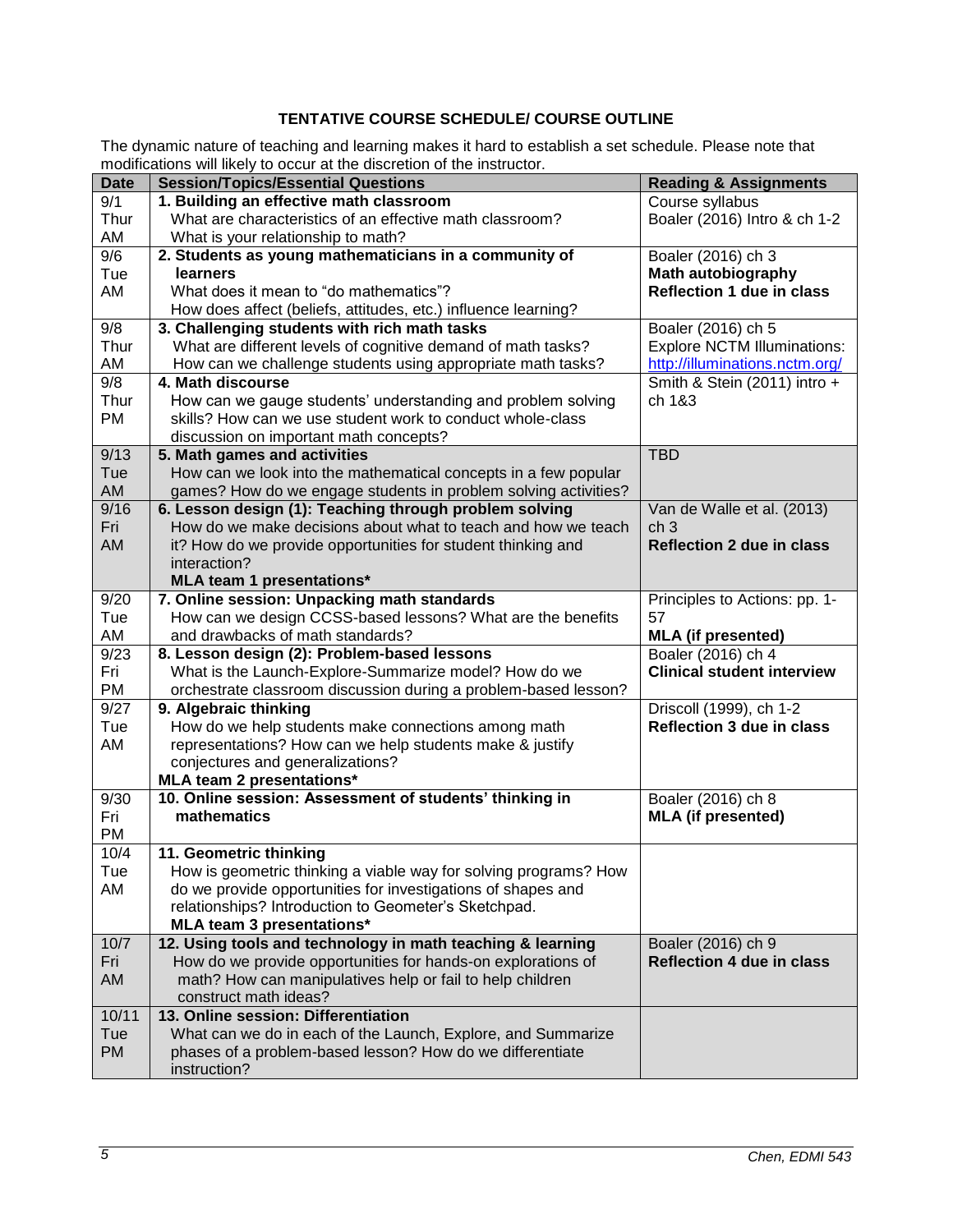| <b>Date</b> | <b>Session/Topics/Essential Questions</b>                       | <b>Reading &amp; Assignments</b> |
|-------------|-----------------------------------------------------------------|----------------------------------|
| 10/14       | 14. Reading, writing, & communication in math                   | Selected articles in MTMS        |
| Fri         | How can we help students develop math vocabulary? How do we     | Lesson design (temporary         |
| AM.         | encourage students to read and write about math? How can we     | due date)                        |
|             | help students communicate mathematically?                       |                                  |
|             | <b>MLA team 4 presentations*</b>                                |                                  |
| 10/18       | 15. Equity and social justice in math education                 | Boaler (2016) ch 6-7             |
| Tue         | How does traditional math education preserve elite groups while | <b>Reflection 5 due in class</b> |
| AM          | denying other children access to powerful math? How is math     | MLA (final date 10/21)           |
|             | education related to civil right and social justice?            |                                  |
|             | MLA team 5 presentations*                                       |                                  |

*Notes:* \* Presentation of Mathematics Learning Activities (MLA)*.* After the presentation, you should submit this assignment within a week. For example, if you conduct an activity on 9/16, your paper is due on 9/23.

## **COURSE REQUIREMENTS AND GRADED COURSE COMPONENTS**

Teaching and learning require engaged and reflective participants. It is essential that you prepare carefully for class, be ready to discuss readings and assignments thoughtfully, and actively participate in all class activities.

### **Course Assignments**

Here is a list of the assignments and requirements, followed by descriptions of each of them:

| <b>Assignment</b>                       | <b>Points</b> | <b>Due Date</b> |
|-----------------------------------------|---------------|-----------------|
| Mathematics autobiography               |               | second class    |
| <b>Reflections</b>                      | 20            | ongoing         |
| Clinical student interview              | 15            | 9/23            |
| Lesson design                           | 20            | 10/14           |
| Mathematics learning activity           | 10            | varies          |
| Online modules                          | 20            | varies          |
| Professional dispositions/participation | 15            | ongoing         |

*Mathematics Autobiography*—This assignment will not be graded but will count as part of your participation grade. This assignment has three components:

- (a) Make a drawing of what comes to mind when you think about math (i.e., what math is to you?). Provide a brief explanation of your drawing.
- (b) Define a mathematician. Write a one-paragraph definition. USE YOUR OWN WORDS AND DEFINITION. Do not use a dictionary or the Internet.
- (c) Write a 2-to-3-page reflection (double-spaced) on your experience in math. How would you describe your relationship to math? What is math to you? How did you feel when you did mathematics? Discuss your feelings about math and your perception of yourself as a math learner. Did you feel you were an active participant in your math classes, or you felt that you were mostly an outsider? Did you see personal meanings/purposes in math or just to get a grade and move on? If there has been a change in your view of math, please describe your old and new perspectives.

*Reflections*—You will reflect on the readings, observations, or our class activities. You will submit a reflection on particular dates (see the schedule below). The focus will be on how you make sense of the information rather than a summary. The purpose of the reflections is to prepare you for class discussion and to reflect on your own experiences, beliefs, and theories about mathematics education. There will be time for discussion of the readings so it is imperative that you do the readings each week. The way in which you are asked to reflect may change week to week.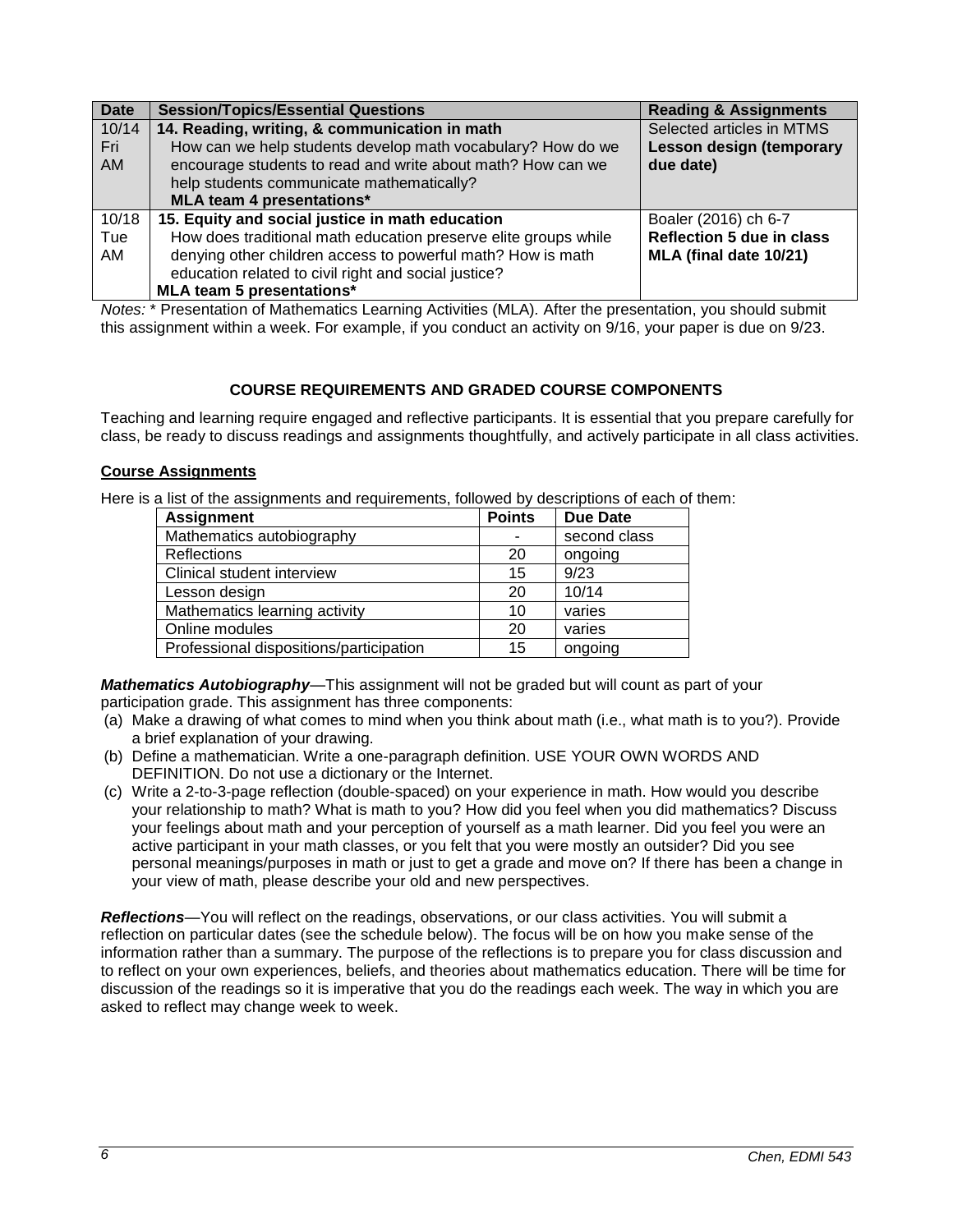*Clinical Student Interview* – The purpose is to gain insight into students' mathematical thinking and understanding, to learn how to effectively pose questions and interpret the meaning of students' responses, and to provide you with an opportunity to interact with students. You will conduct a clinical interview with a student. You will assess the student's understanding of mathematics and problem solving skills. Interview protocols with sample problems are provided, but you are encouraged to use your own invention with instructor approval. You will pose mathematical problems/tasks for the student to solve. You will ask the student to explain his or her thinking, so you may gain insight into his or her mathematical understanding and strategies. For each interview, you need to submit a 2-to-3-page reflective report. Please also include the student's written work (if available). In addition, you may need to share/present your interview findings in class. See the Student Interview Guidelines and a sample interview report on Cougar Courses.

*Lesson Design*—You will design a *problem-based* math lesson. The lesson needs to focus on *student thinking* and *interaction*. It needs to be aligned with Van de Walle's "teaching through problem solving" framework and requires a higher-level cognitive demand. You are strongly encouraged but not required to (1) implement the lesson in your practicum/clinical teaching classroom; (2) videotape the lesson implementation as it is a powerful means for an in-depth analysis of the effectiveness of the lesson and student learning.

*Mathematics Learning Activity (MLA)*. The purpose of this assignment is to provide you with opportunities to (1) experience teaching a math activity in a small group setting, (2) reflect on student learning, (3) set up learning centers in a classroom and rotate students through various activities.

We will get into MLA teams. Each team will select a math topic in middle school curriculum, and each team member will be responsible for conducting an activity within the team's topic (e.g., fractions, algebraic thinking, geometry). That is, each member will teach the math concepts/skills in the activity to your peers that are not on the team in a learning center type format. For example, if your team has 5 members, there will be 5 math activities. Your team will set up 5 learning centers in our class. Each of you will conduct your activity at a learning center. The rest of the class will form into 5 groups, and they will rotate through the 5 learning centers/activities. It means that you have the opportunity to do your activity 5 times, and chances are you will modify the activity to meet the participants' needs. See the course schedule for presentation dates.

Suggested math learning activities will be provided in class and/or on Cougar Courses. You may choose an activity from the course texts or other resources. You are welcome to design your own activity. Choose/design an activity that helps the class understand the "big ideas" in math education and that demonstrates various instructional strategies. Your goal is to engage your peer teacher candidates in advancing their understanding of the key ideas, frameworks, effective teaching strategies, and so on. Your activity should be planned and/or adapted to show evidence of conceptual understanding or other higherorder thinking rather than merely memorization or procedures without understanding. Each individual activity should take about 10 minutes (for your peer teacher candidates). Therefore, if the activity as the way it is described is too short or too long, you need to adapt it to fit the time frame.

After you have conducted your MLA, you need to submit a reflection.

**Online Modules**—There will be a few online sessions. You need to complete a learning module for each online session. The modules will be posted on Cougar Courses.

*Professional Dispositions & Participation*—You are expected to actively participate in in-class and online discussions, group work, presentations, and hands-on activities throughout the course. A positive professional disposition includes a willingness to consider and discuss new ideas objectively, curiosity, perseverance, and seriousness about improving one's self as a teacher. It can also include a sense of humor and social intelligence (e.g., the tact and ability to make others feel comfortable and to contribute).

### **Assignment Policy**

All assignments, requirements, due dates, and scoring rubrics will be available through Cougar Courses. You are responsible to track your grades and progress in the course. In order to successfully complete this course, all assignments must be completed at an acceptable level noted on assignment directions and rubrics. Each written assignment is expected to have a clear organizational presentation and be free of grammar, punctuation, or spelling errors. There will be a reduction in points for the above-mentioned errors.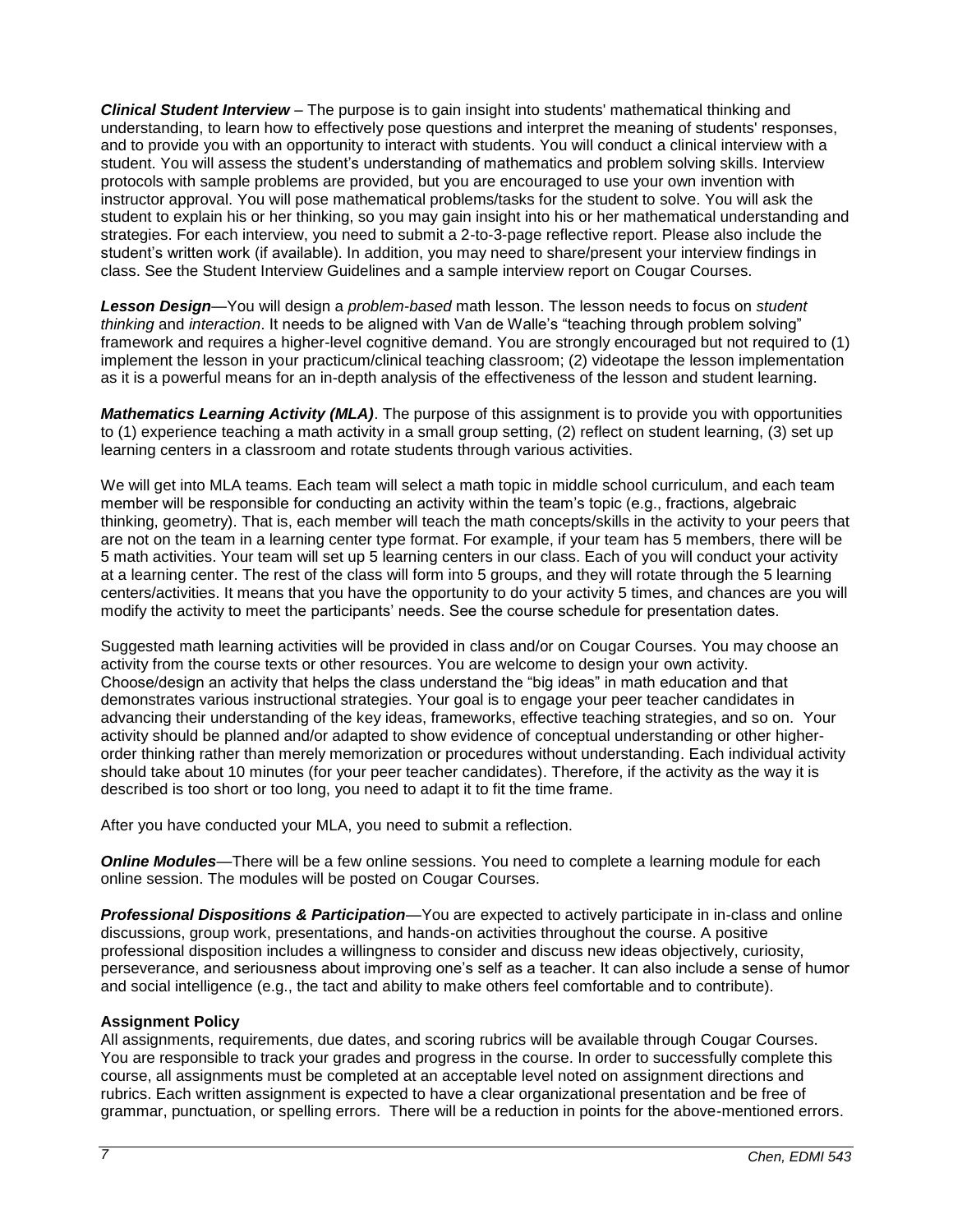All assignments are due by 11 p.m. on the due date, unless specified otherwise. Reading reflections are typically due in class.

### **Grading Standards**

Final grades are calculated on the standard of:

| A: 93% - 100%    | A-: 90% - 92%       | B+: 87% - 89% | B: 83% - 86%  |
|------------------|---------------------|---------------|---------------|
| B-: 80% - 82%    | $C_{+}$ : 77% - 79% | C: 73% - 76%  | C-: 70% - 72% |
| $D: 60\% - 69\%$ | F: below 60         |               |               |

Failure to complete this course with a grade of C+ or higher will prohibit a teacher candidate from continuing the teaching credential program.

### **Final Exam Statement**

There will be no final exam.

### **School of Education/Course Attendance Policy**

Due to the dynamic and interactive nature of courses in the School of Education, all candidates are expected to attend all classes and participate actively. At a minimum, candidates must attend more than 80% of class time, or s/he may not receive a passing grade for the course at the discretion of the instructor. Individual instructors may adopt more stringent attendance requirements. Should the candidate have extenuating circumstances, s/he should contact the instructor as soon as possible. *(Adopted by the COE Governance Community, December, 1997).*

**This course:** Teacher education is a professional preparation program. Therefore, candidates missing more than one class session cannot earn an A or A-. Candidates missing more than two class sessions cannot earn a B or B+. Candidates missing more than three classes cannot earn a C+. Arriving late or leaving early by more than 20 minutes counts as an absence. Notifying the instructor does not constitute an excuse. All assignments must be turned in on due date even in case of an absence.

### **Policy on Late/Missed Work**

*Late assignment*: There will be 10% deduction for being one day late, 20% deduction two days late, and 30% deduction three days late. After three days, no assignments will be accepted. If extraordinary circumstances occur, please contact the instructor BEFORE the deadline.

## **GENERAL CONSIDERATIONS**

### **CSUSM Academic Honesty Policy**

Students will be expected to adhere to standards of academic honesty and integrity, as outlined in the Student Academic Honesty Policy. All assignments must be original work, clear and error-free. All ideas/material that are borrowed from other sources must have appropriate references to the original sources. Any quoted material should give credit to the source and be punctuated accordingly.

Academic Honesty and Integrity: Students are responsible for honest completion and representation of their work. Your course catalog details the ethical standards and penalties for infractions. There will be zero tolerance for infractions. If you believe there has been an infraction by someone in the class, please bring it to the instructor's attention. The instructor reserves the right to discipline any student for academic dishonesty, in accordance with the general rules and regulations of the university. Disciplinary action may include the lowering of grades and/or the assignment of a failing grade for an exam, assignment, or the class as a whole.

Incidents of Academic Dishonesty will be reported to the Dean of Students. Sanctions at the University level may include suspension or expulsion from the University.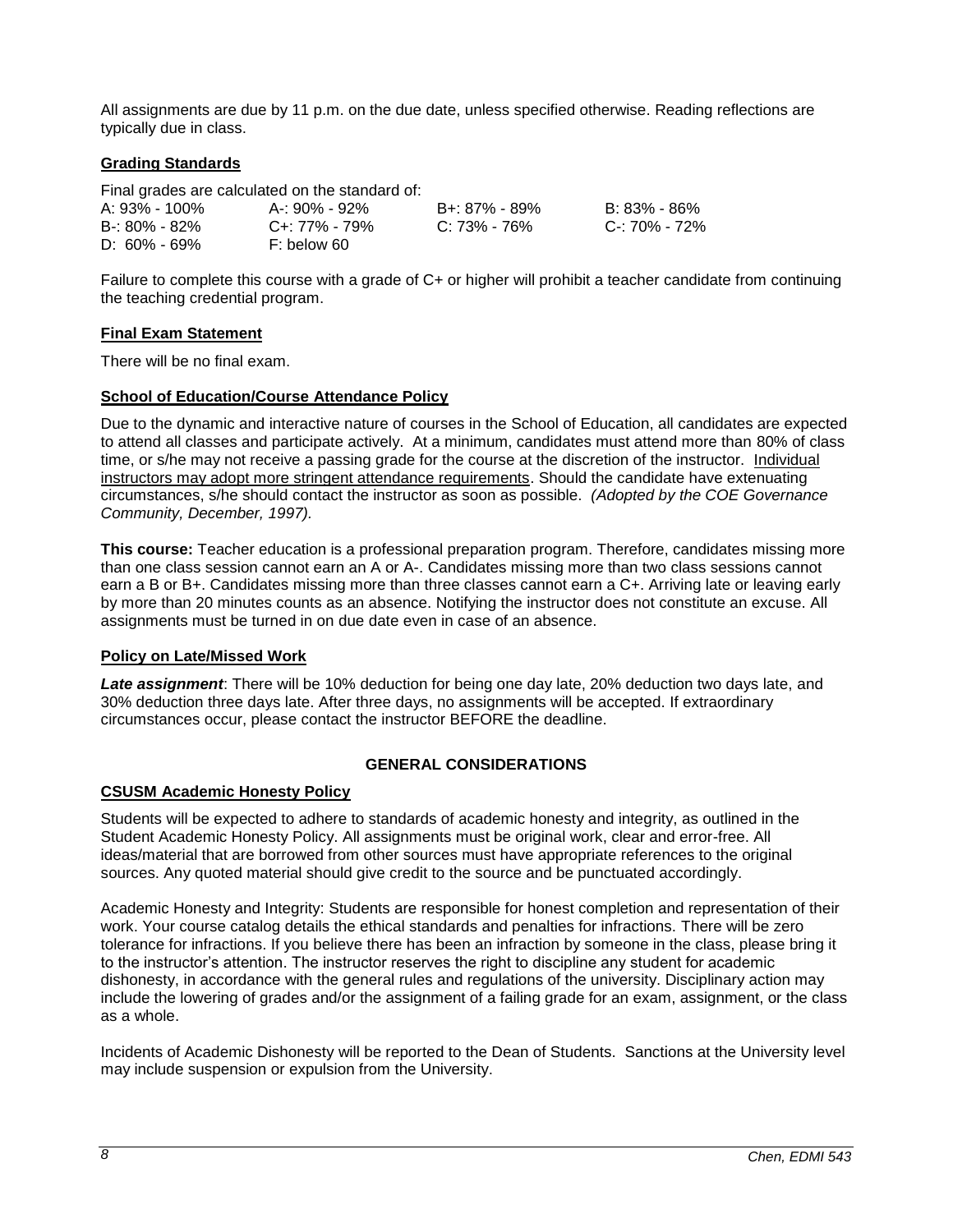Refer to the full Academic Honesty Policy at: [http://www.csusm.edu/policies/active/documents/Academic\\_Honesty\\_Policy.html](http://www.csusm.edu/policies/active/documents/Academic_Honesty_Policy.html)

## **Plagiarism**

As an educator, it is expected that each candidate (course participant) will do his/her own work, and contribute equally to group projects and processes. Plagiarism or cheating is unacceptable under any circumstances. If you are in doubt about whether your work is paraphrased or plagiarized see the Plagiarism Prevention for Students website [http://library.csusm.edu/plagiarism/index.html.](http://library.csusm.edu/plagiarism/index.html) If there are questions about academic honesty, please consult the University catalog.

## **Students with Disabilities Requiring Reasonable Accommodations**

Students with disabilities who require reasonable accommodations must be approved for services by providing appropriate and recent documentation to the Office of Disabled Student Services (DSS). This office is located in Craven Hall 4300, and can be contacted by phone at (760) 750-4905, or TTY (760) 750- 4909. Students authorized by DSS to receive reasonable accommodations should meet with their instructor during office hours or, in order to ensure confidentiality, in a more private setting.

## **Credit Hour Policy Statement**

Per the University Credit Hour Policy, students are expected to spend a minimum of 11 hours outside of the classroom each week because this is a 3-unit course in an 8-week timeframe. The course has a few online sessions. The online tasks are designed to reflect an appropriate amount of time needed for the course credit.

## **All University Writing Requirement**

The CSUSM writing requirement of 2500 words is met through the completion of course assignments. Therefore, all writing will be looked at for content, organization, grammar, spelling, and format. For this class please use APA Manual, 6th edition (see a guide at [http://owl.english.purdue.edu/owl/section/2/10/\)](http://owl.english.purdue.edu/owl/section/2/10/).

### **Necessary Technical Competency Required of Students**

This course has a few online sessions. To successfully complete online activities, you need to use Cougar Courses (download course documents, watch presentations and videos, upload your assignments, post discussion responses and reply to peers' posts, join online chats, etc.). You need to use e-mail effectively and know how to attach files. It is best that you know how to make minor configuration changes in a Web browser (change font sizes, open and close tabs, allow or disable pop-ups and plug-ins, enable Cookies and JavaScript, etc.). In addition, you are expected to use office applications (such as a word processor, a presentation tool, a spreadsheet tool, an image viewer, a PDF reader, etc.), engage in collaboration and file sharing (such as Dropbox and/or Google Drive & Apps), and apply Web literacy skills (conduct an effective search with a search engine, evaluate trustworthiness of web content, understand copyrights). Lastly, you may need to troubleshoot basic hardware and software problems.

## **Contact Information for Technical Support Assistance**

If you need any technical support, contact IITS Student Help Desk: [http://www.csusm.edu/sth/.](http://www.csusm.edu/sth/)

## **Electronic Communication Protocol**

Electronic correspondence is a part of your professional interactions. If you need to contact the instructor, email is often the easiest way to do so. It is my intention to respond to all received e-mails in a timely manner. Please be reminded that e-mail and on-line discussions are a very specific form of communication, with their own nuances and etiquette. For instance, electronic messages sent in all upper case (or lower case) letters, major typos, or slang, often communicate more than the sender originally intended. With that said, please be mindful of all e-mail and on-line discussion messages you send to your colleagues, to faculty members in the School of Education, or to persons within the greater educational community. All electronic messages should be crafted with professionalism and care.